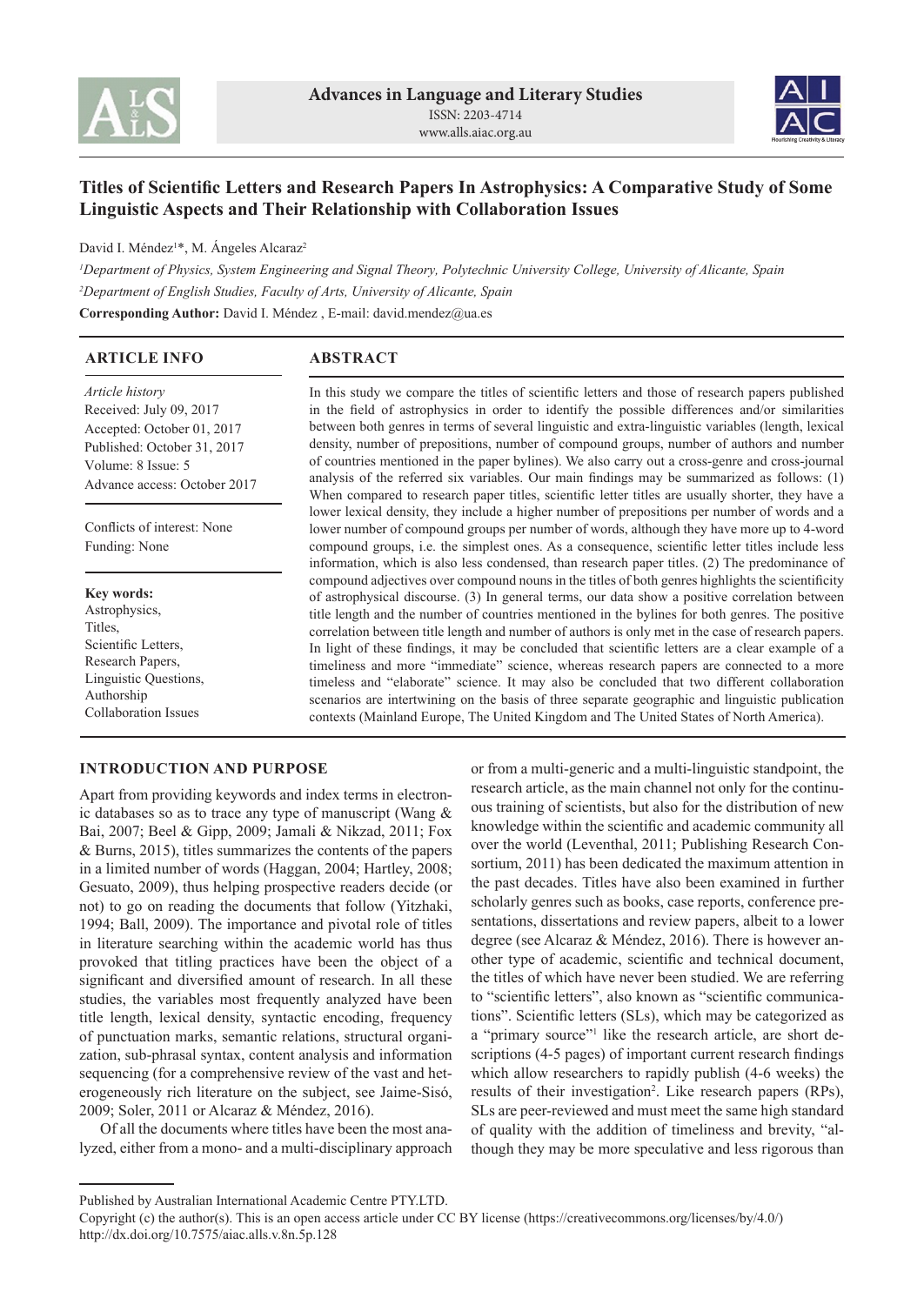the former" (see the scope of *Astrophysical Journal Letters*). A field where SLs are very important is that of astrophysics as they are one of the media used to publish "spectacular developments in astronomy" (Chandrasekhar, 1967, p. 1). The importance given to this genre when advancing scientific knowledge was reinforced by the fact that two of the most prestigious astrophysical journals such as *The Astrophysical Journal* and *Monthly Notices of the Royal Astronomical Society* decided to launch separate issues publishing SLs exclusively.

It may be added that the discipline of astrophysics has seldom been approached from a linguistic and/or rhetorical point of view. A few exceptions would be the study of the passive voice in research articles (Tarone et al., 1998) or the analysis of titles in research and popular science articles (Méndez et al., 2014a; Méndez and Alcaraz, 2015a, 2015b; Alcaraz and Méndez, 2016). Somehow more numerous and varied are the bibliometric papers published by astronomers on the relation of citations to impact factors (Trimble and Zaich, 2006) or on the relationship between the number of articles published yearly in the main astrophysical journals and the number of authors per paper (Butler Burton, 2007; Henneken, 2012). Other articles also dealing with astrophysics were those dedicated to authorship and collaboration patterns by Abt (2000, 2007a, 2007b, 2007c), Méndez et al. (2014b), Méndez & Alcaraz (2015c, 2016), or Smith (2016).

Since, on the one hand, SLs have not been approached so far and, on the other hand, astrophysics has not been dedicated many linguistic studies, it is our intention to " kill two birds with one stone" by examining the titles of a series of SLs published in astrophysics. More precisely, a first aim in our study is to identify possible similarities and/or differences between SL and RP titles in terms of length, informativeness and linguistic complexity. A second aim in our research is to study the possible relationship between the size of SL titles and the number of authors mentioned in the bylines of both genres in order to see whether our results are in line with those previously obtained by authors such as, for instance, Kuch (1978), White (1991), Yitzhaki (1994) and Hudson (2016), although their studies were conducted in fields other than astrophysics.

Kuch (1978) discovered a positive correlation between the number of authors and the number of words of the titles of papers published in four biological journals and the *Journal of American Society for Information Science*, whereas a fifth biological journal showed no correlation. In his study with six social sciences journals, White (1991) observed that an increase in title length generally led to an increase in the number of authors. Yitzhaki (1994) measured title informativity (the number of substantive words included in the titles) and its possible correlation with the number of authors of papers published in the hard sciences, social sciences and humanities journals. He found that in most scientific journals (excluding mathematics) there was a moderate positive correlation between the number of authors and the number of content words in the titles. By contrast, in the social sciences, the correlation was found to be rather low and relevant to a few titles only. As for the humanities, he found no correlation between the number of authors and the number of content words. In his research on journal articles published in 36 different disciplines submitted for assessment in the UK's four-year Research Evaluation Framework (the REF), Hudson (2016) noticed that title length increased with the number of authors in almost all disciplines.

Moreover, something that is new in our research when compared to previous studies is that we are introducing two further analysis variables: 1) the possible impact of the number of countries on the size of SL and RP titles; and 2) the possible impact of the combined effect of the number of authors and the number of countries on title length in both genres. We are therefore formulating the following questions:

- 1. How does the number of authors mentioned in the bylines of SLs and RPs affect title length?
- 2. How does the number of countries mentioned in the bylines of SLs and RPs affect title length?
- 3. How does the combined effect of the number of authors and countries mentioned in the bylines of SLs and RPs affect title length?
- We are also addressing further purely linguistic questions related to cross-genre issues:
- 4. Is there any relationship between the number of prepositions and compound groups<sup>3</sup> in SL and RP titles?
- 5. Are there any variations in the size of compound groups in SL and RP titles?
- 6. Do SL titles convey more or less information than RP ones?
- We are also formulating a final question concerning all the afore-mentioned matters:
- 7. Are there any relevant variations among the different journals studied, and if so, which and why?

To answer all these questions, we carried out our investigation in three phases. First, we counted all the words making up the titles as well as the number of authors and of countries mentioned in the bylines of the SLs and the RPs included in our sample. Second, we registered the number of prepositions and compound groups included in the titles. Third, we carried out a cross-genre and cross-journal analysis of the referred variables in order to find out the differences and similarities between letter and RP titles and among the journals analysed in this research.

## **CORPUS**

We started to compile our SL titles in the year 2000 from highly reputed journals, i.e. with high impact factors<sup>4</sup>. The journals selected are *The Astrophysical Journal Letters* (Ap-JLs), *Monthly Notices of the Royal Astronomical Society Letters* (MNRASLs), *Monthly Notices of the Royal Astronomical Society* (MNRAS), and *Astronomy and Astrophysics* (A&A). Since MNRASLs was launched in the year 2005, we also had to use MNRAS to complete our corpus, although for the sake of easier reading we will always use the abbreviation "MNRASLs" when referring to any of both journals. As for A&A, it has no separate section for SLs and publishes them together with RPs, etc. There is a fourth well-reputed astrophysical journal, the *Astronomical Journal*, but it does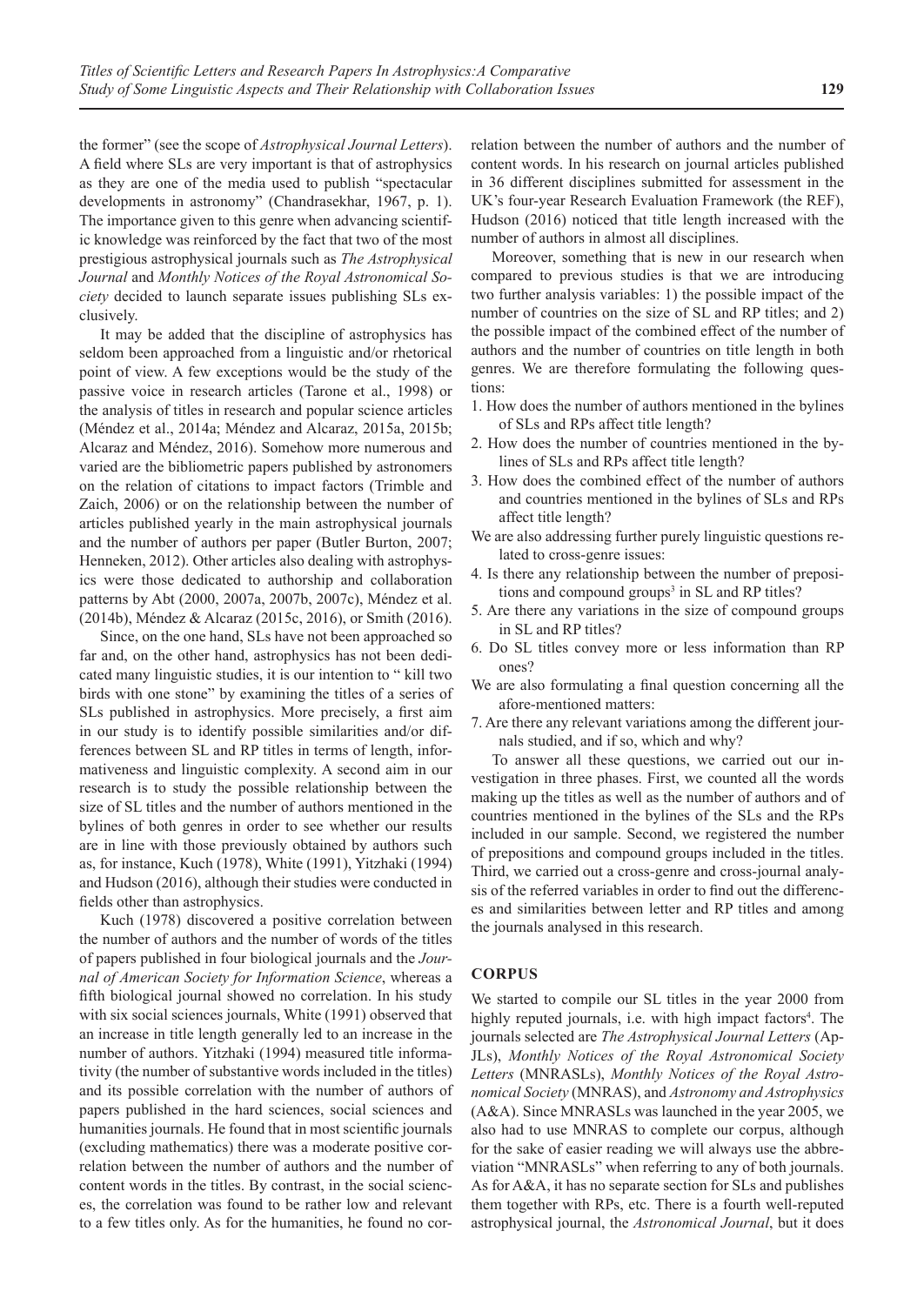not publish SLs. This is why we could not include it in our sample. In order to have a more diversified corpus, we randomly collected 40 SL titles per journal from four different periods (years 2000, 2005, 2010, and 2015), i.e. our corpus amounts to 480 SL titles.

With respect to our RP title corpus, we used the same one we dealt with in our previous studies on the matter, but for the journal AJ because it does not publish SLs as was mentioned above. Summing up, the titles analysed are those drawn from *The Astrophysical Journal* (ApJ), *Monthly Notices of the Royal Astronomical Society* (MNRAS), and *Astronomy and Astrophysics* (A&A) (see Méndez, Alcaraz & Salager-Meyer, 2014a, 2014b and Méndez &Alcaraz, 2016 for a detailed account of the three different corpora). Since both samples are not similar in size (480 SL titles and 200 RP titles), we base all our calculations on average values in order to be able to compare the obtained data.

## **METHODOLOGY**

As formerly done in our research on titles in the field of astrophysics, we define the concept of "word" as the unit occurring between two spaces or separated by a hyphen from the following word. We counted capitalized abbreviations according to the number of their semantic components. For instance, the abbreviation "PSPC" (< Position Sensitive Proportional Counters) was counted as four different words, while acronyms and shortenings such as "pulsar" (< pulsating star) and "Oph" (< Ophiuchi) were counted as an only item each. We then manually recorded all the words included in all the titles, as well as the number of authors and of countries mentioned in the SL and RP bylines.

In order to see if the differences between the titles included in our sample are statistically significant, we computed the following ten variables and calculated their mean number with respect to all the analysed titles and bylines:

- 1) Number of words per title or title length (TL)
- 2) Number of authors per title (TA)
- 3) Number of countries per title (TC)
- 4) Number of words per author (title length-author, TLA),
- 5) Number of words per country (title length-country, TLC),
- 6) Number of words per author and country (title length-author-country, TLAC).
- 7) Number of prepositions per number of words (PTL)
- 8) Number of compound groups per number of words (CGTL)
- 9) Number of compound nouns per number of words (CNTL)
- 10) Number of compound adjectives per number of words (CATL)

With respect to TC (variable 3), a clarification is in order here: whenever a given country is indicated more than once in the bylines of a single SL/RP, we counted them as a unique item; by contrast, whenever the same country is indicated in the bylines of different SLs/RPs, we counted them as different items. Regarding TLA (variable 4), it was studied in terms of the mean number of words per author. The numerical indicator refers to the mean quotient between the number of words and the number of authors per SL/RP title, i.e. it tries to measure the average influence of each author of each SL/RP on the size of each title. With regards to TLC (variable 5), it was studied in terms of the mean number of words per country. The numerical indicator refers to the mean quotient between the number of words and the number of countries per SL/RP title, i.e. it tries to measure the average influence of each country of each SL/RP on the length of each title. As for TLAC (variable 6), it was studied in terms of the mean number of words per author and country. The numerical indicator refers to the mean quotient between the number of words and the product of the number of authors and the number of countries per SL/RP title, i.e. it tries to measure the combined average influence of each author and country on the size of each title.

It is important to make clear that all the proposed numerical indicators are always sample-affected: TL, TA and TC are singly affected by the sample, TLA and TLC are doubly affected by it and TLAC is three times affected. While TLA and TLC consider only two single variables grouped together (title length and the number of authors or countries per SL/RP), TLAC includes three single variables grouped together (title length, the number of authors and the number of countries per SL/RP).

With reference to variable 7 (PTL), we registered all the prepositions included in the SL/RP titles. In relation to compound groups (CGTL, variable 8), we divided all them into compound nouns (CNTL, variable 9), i.e. groups of words built with at least two nouns, and compound adjectives (CATL, variable 10), i.e. groups of words built with at least two nouns and one or more adjectives.

Moreover, and in order to determine whether the paired two-sample differences observed in the above mentioned ten variables were statistically significant or not, we analysed our data by means of the Student's *t*-test. The alpha value was set at 0.05.

Regarding all the found compound groups, we divided them in five ranges which read as follows: 1) up to three words; 2) four words; 3) five words; 4) six words and 5) more than six words. In the case of compound nouns the established ranges were as follows: 1) two words; 2) three words; 4) four words and 5) more than four words. As for compound adjectives, the chosen ranges were the following ones: 1) three words; 2) four words; 3) five words; 4) six words and 5) more than six words.

Finally, and in order to determine the amount of information conveyed by the titles, i.e. their lexical density, we divided the words found in our corpus into lexical or content words (nouns, adjectives, adverbs, past and present participles, mathematic and chemical symbols, conjugated and infinitive verbs) and grammatical or function words (auxiliary verbs, determiners—definite and indefinite articles, possessives conjunctions, prepositions, pronouns, and wh-words)<sup>5</sup>.

#### **RESULTS**

#### **SL Titles**

## *TL, TA, TC, TLA, TLC and TLAC variables*

Table 1 displays the mean numbers of words in SL titles, as well as the mean number of authors and countries men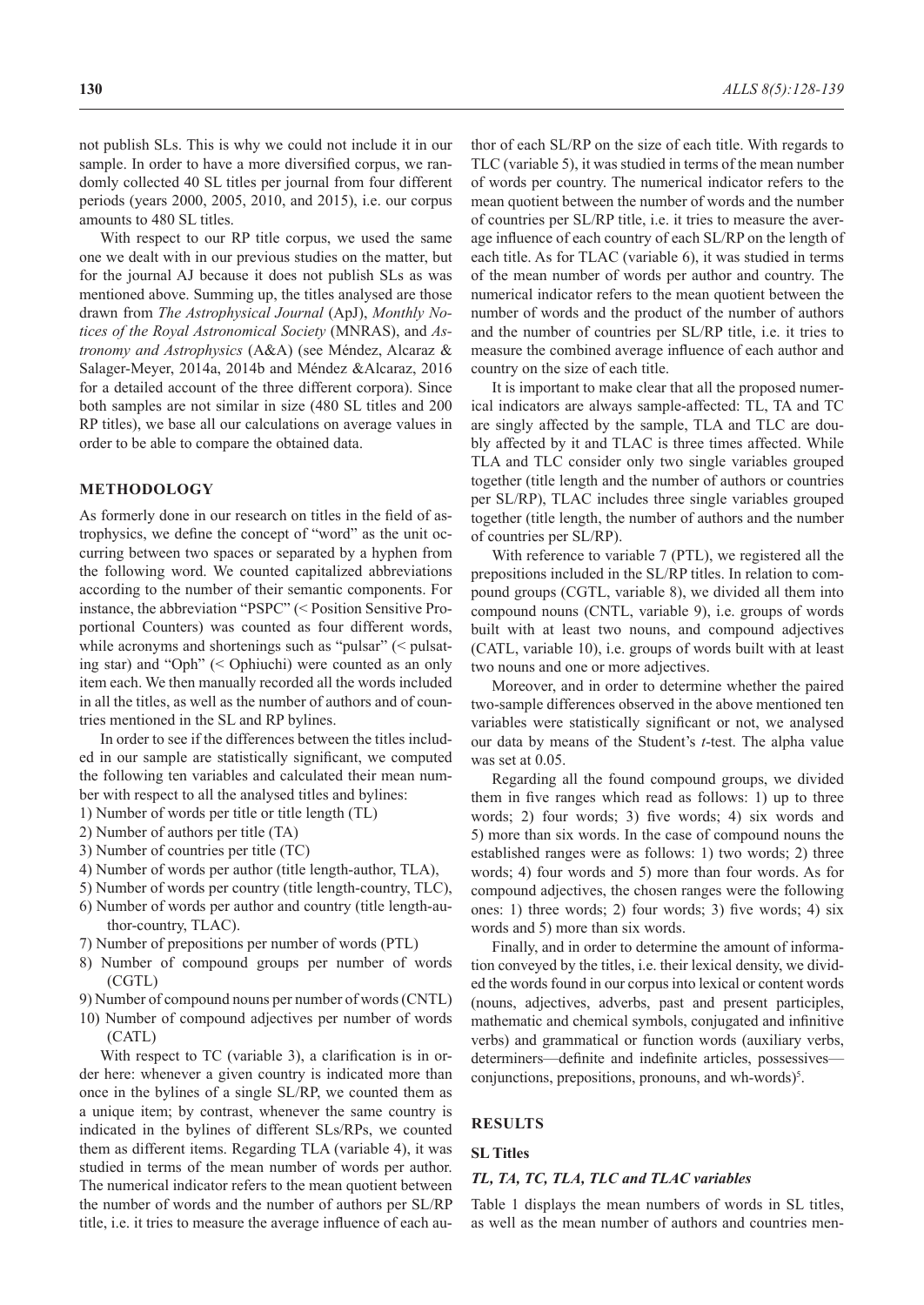tioned in the bylines of the three journals analysed in our study.

As can be seen, the highest TL is found in A&A letters, although the differences with the other samples are not statistically significant. Here-below are some of the longest and shortest SL titles found in each journal:

- (1) "Towards DIB mapping in galaxies beyond 100 Mpc
- A radial profile of the *λ*5780.5 diffuse interstellar band in AM1353-272 B" = 28 words (A&A letters, 2015)
- (2) Is Sedna another Triton? = 4 words ( $A&A$  letters, 2005)
- (3) A periodically varying luminous quasar at  $z = 2$  from the pan-starrs1 medium deep survey: Acandidate supermassive black hole binary in the gravitational wave-driven regime  $= 34$  words (ApJLs, 2015)
- (4) Delayed Recombination =  $2 \text{ words (ApJLs, 2000)}$
- (5) Do star formation rates of galaxy clusters depend on mass? Blue/late-type fractions and total star formation rates of 115 galaxy clusters as a function of cluster viral mass = 30 words (MNRASLs, 2005)
- (6) Weak microlensing = 2 words (MNRASLs, 2010)

Regarding TA, the lowest value is observed in MN-RASLs, which presents statistically significant differences with A&A letters ( $p=0.00017$ ) and APJLs ( $p=0.003$ ). Moreover, it is worth pointing out that TA standard deviations are very high in APJLs and A&A letters due to the fact that an APJL is signed by 169 authors and an A&A letter is signed by 99 authors, whereas the highest number of authors in a MNRASL only amounts to 14. With respect to TC, the highest value is found in A&A letters, with statistically significant differences with APJLs (p=0.0024) and MNRASLs  $(p=0.000025)$ , the difference also being statistically significant between APJLs and MNRASLs (p=0.015). If we consider the absence of large TL variations in the three journals, the TLA reverse behaviour as regards TA should not surprise. In this sense, statistically significant differences are found between A&A letters and MNRASLs (p=0.004) and between APJLs and MNRASLs (p=0.0013). The same phenomenon is given in TLC in comparison with TC. Similarly to the TLA case, statistically significant differences in TLC are found between A&A letters and MNRASLs (p=0.00022) and between APJLs and MNRASLs (p=0.0055). Finally, the combined effect of TL, TA and TC is responsible for the TLAC behaviour. As a result, the highest value is found in MNRASLs, showing besides statistically significant differences with respect to A&A letters (p=0.0001) and APJLs  $(p=0.039)$ .

#### *TL, PTL, CGTL, CNTL and CATL variables*

Table 2 illustrates the different linguistic variables analysed in the whole letter corpus.

The only statistically significant difference is found in CATL between A&A letters and ApJLs (p=0.014). However, it is interesting to note that ApJLs is the journal with the highest CGTL value, as well as the lowest PTL and, surprisingly, CNTL values. In addition, it is worth pointing out that the number of compound adjectives is much higher than the number of compound nouns in the three journals, albeit the differences between CATL and CNTL are only statistically significant in the case of MNRASLs (p=0.014) and APJLs (p=0.0000015). If we focus on the average values in the three journals, a statistically significant difference is also found (0.000003).

#### *Compound groups*

Figure 1 displays the size distribution of compound groups in SL titles per journal.

As figure 1 clearly illustrates, groups built with less than four words top the frequency scale of compound groups, the highest percentage corresponding to MNRASL titles and the lowest one to A&A letter titles. 4-word groups rank second, the highest percentage corresponding to ApJL titles and the lowest one to MNRASL titles. 5-word groups rank third, the

**Table 1.** Mean numbers of words, authors and countries in SL titles and bylines per journal

| <b>Journal</b>                                        | <b>A&amp;A</b> letters | ApJLs | <b>MNRASLs</b> | <b>TOTAL</b> |
|-------------------------------------------------------|------------------------|-------|----------------|--------------|
| Mean number of words per title (TL)                   | 12.86                  | 12.34 | 12.33          | 12.51        |
| Mean number of authors per title (TA)                 | 6.29                   | 6.62  | 3.42           | 5.44         |
| Mean number of countries per title (TC)               | 2.44                   | 1.95  | 1.68           | 2.02         |
| Mean number of words per author (TLA)                 | 3.85                   | 3.97  | 5.24           | 4.35         |
| Mean number words per country (TLC)                   | 7.02                   | 8.64  | 9.02           | 8.22         |
| Mean number of words per author and<br>country (TLAC) | 2.74                   | 3.18  | 4.36           | 3.43         |

**Table 2.** Linguistic variables in SL titles per journal

| <b>Journal</b>                            | <b>A&amp;A</b> letters | ApJLs | <b>MNRASLs</b> | <b>TOTAL</b> |
|-------------------------------------------|------------------------|-------|----------------|--------------|
| Mean number of words per title (TL)       | 12.86                  | 12.34 | 12.33          | 12.51        |
| Mean number of prepositions/TL (PTL)      | 0.142                  | 0.136 | 0.142          | 0.140        |
| Mean number of compound groups/TL (CGTL)  | 0.104                  | 0.111 | 0.110          | 0.108        |
| Mean number of compound nouns (CNTL)      | 0.047                  | 0.037 | 0.045          | 0.043        |
| Mean number of compound adjectives (CATL) | 0.057                  | 0.074 | 0.065          | 0.065        |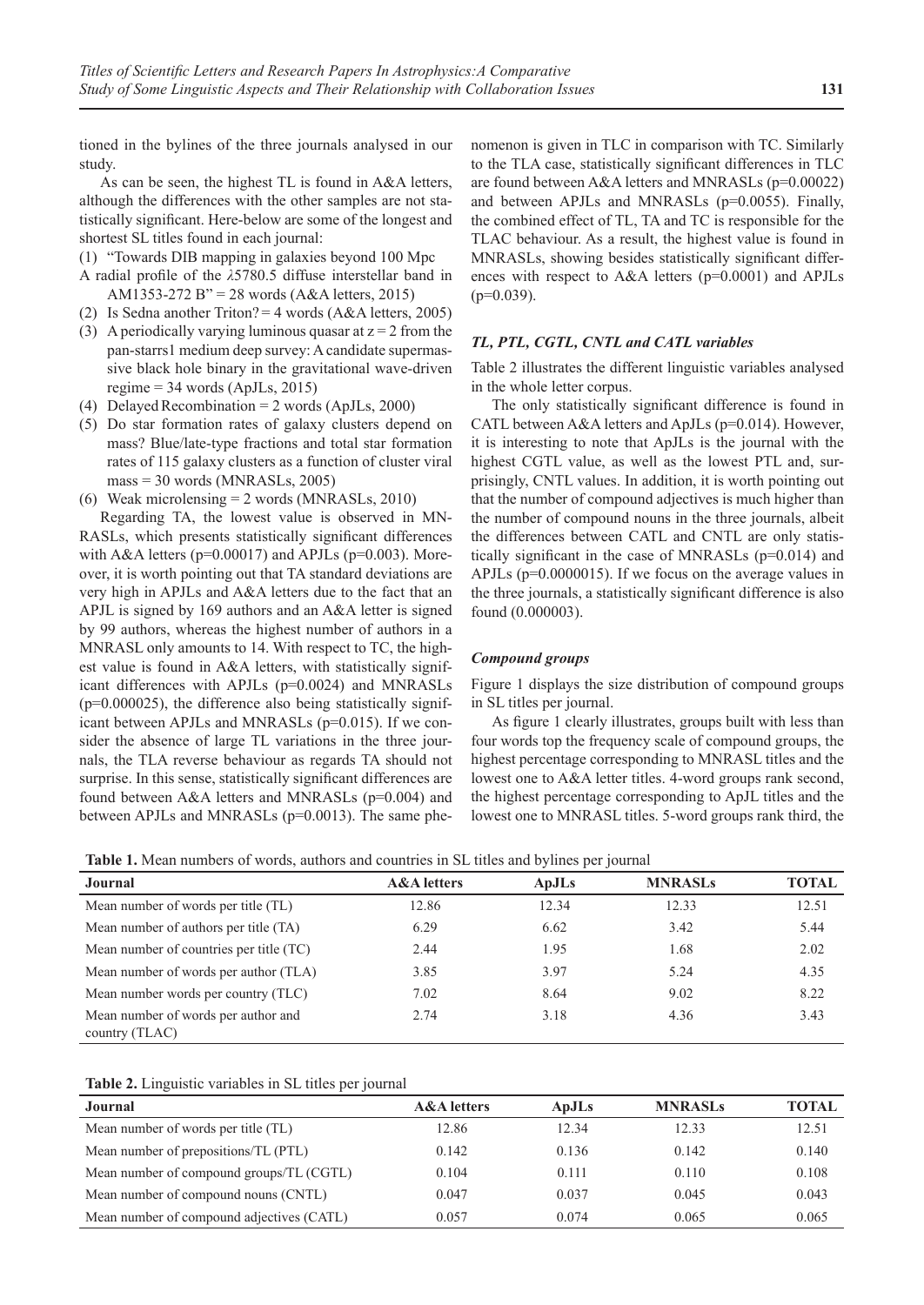highest percentage corresponding to A&A letter titles and the lowest one to ApJL titles. The 6-word groups come after, with the highest percentage found in ApJL titles and the lowest one in A&A letter titles.

As for the groups built with more than six words, the highest percentage is found in A&A letter titles and the lowest one in ApJL titles. From a global standpoint, the percentage of compound groups built with more than six words is higher than that of compound groups built with six words. This result should come as no surprise if we consider that some compound groups range from seven to even 12 words, especially in the case of compound adjectives including abbreviations within their linguistic components. The same situation is reproduced in the case of A&A letter titles.

Table 3 illustrates the compound group breakdown into nouns and adjectives in SL titles per journal.

As can be seen, the 2-word structure tops the frequency scale of compound nouns, far away from 3-, 4- and more than 4-word ones. The percentages of 2-word nouns are very similar in ApJL and MNRASL titles, while A&A letter titles contain the lowest one. A&A letter titles also include the highest percentage of 3-, 4- and more than 4-word nouns. As for compound adjectives, ApJL titles contain the highest 3 and 4-word percentages, while the highest 5-word one is found in A&A letter titles, closely followed by MNRASL ones.

Furthermore, ApJL and A&A letter titles contain the highest percentages of 6-word groups, while the highest percentage of more than 6-word groups is clearly found in A&A letter titles. From a global standpoint, it is worth pointing out that the 6-word adjective percentage is lower than the more than 6-word adjective one. This situation occurs in A&A letter and MNRASL titles as well. The following structures, two from each of the three journals, exemplify different types of compound groups (they have been underlined):

- (7) Constraints on the gas content of the Fomalhaut debris belt = 2- and 3-word compound nouns  $(A&A$  Letters, 2015)
- (8) XMM-Newton observations of two transient millisecond x-ray pulsars in quiescence  $=$  5- and 6-word compound adjectives (A&A Letters, 2015)
- (9) Ab initio pulsar magnetosphere: three-dimensional particle-in-cell simulations of oblique pulsars = 4-word compound noun + 6-word compound adjective (ApJLS, 2015)



**Figure 1.** Size distribution of compound groups in SL titles per journal

| Journal                   |             | <b>A&amp;A</b> letters | <b>ApJLs</b> | <b>MNRASLs</b> | <b>TOTAL</b> |
|---------------------------|-------------|------------------------|--------------|----------------|--------------|
| Compound nouns (CNs)      | 2 WORDS     | 52.22%                 | 61.97%       | 62.5%          | 58.51%       |
|                           | 3 WORDS     | 28.89%                 | 26.76%       | 27.5%          | 27.80%       |
|                           | 4 WORDS     | 11.11%                 | $7.04\%$     | $5\%$          | 7.88%        |
|                           | $>4$ WORDS  | 7.78%                  | 4.23%        | $5\%$          | 5.81%        |
| Compound adjectives (CAs) | 3 WORDS     | 28.45%                 | 39.58%       | 37.98%         | 35.73%       |
|                           | 4 WORDS     | 30.17%                 | 30.55%       | 27.91%         | 29.56%       |
|                           | 5 WORDS     | 15.52%                 | $10.42\%$    | 14.73%         | 13.37%       |
|                           | 6 WORDS     | 10.34%                 | 10.42%       | 8.53%          | 9.77%        |
|                           | $> 6$ WORDS | 15.52%                 | $9.03\%$     | 10.85%         | 11.57%       |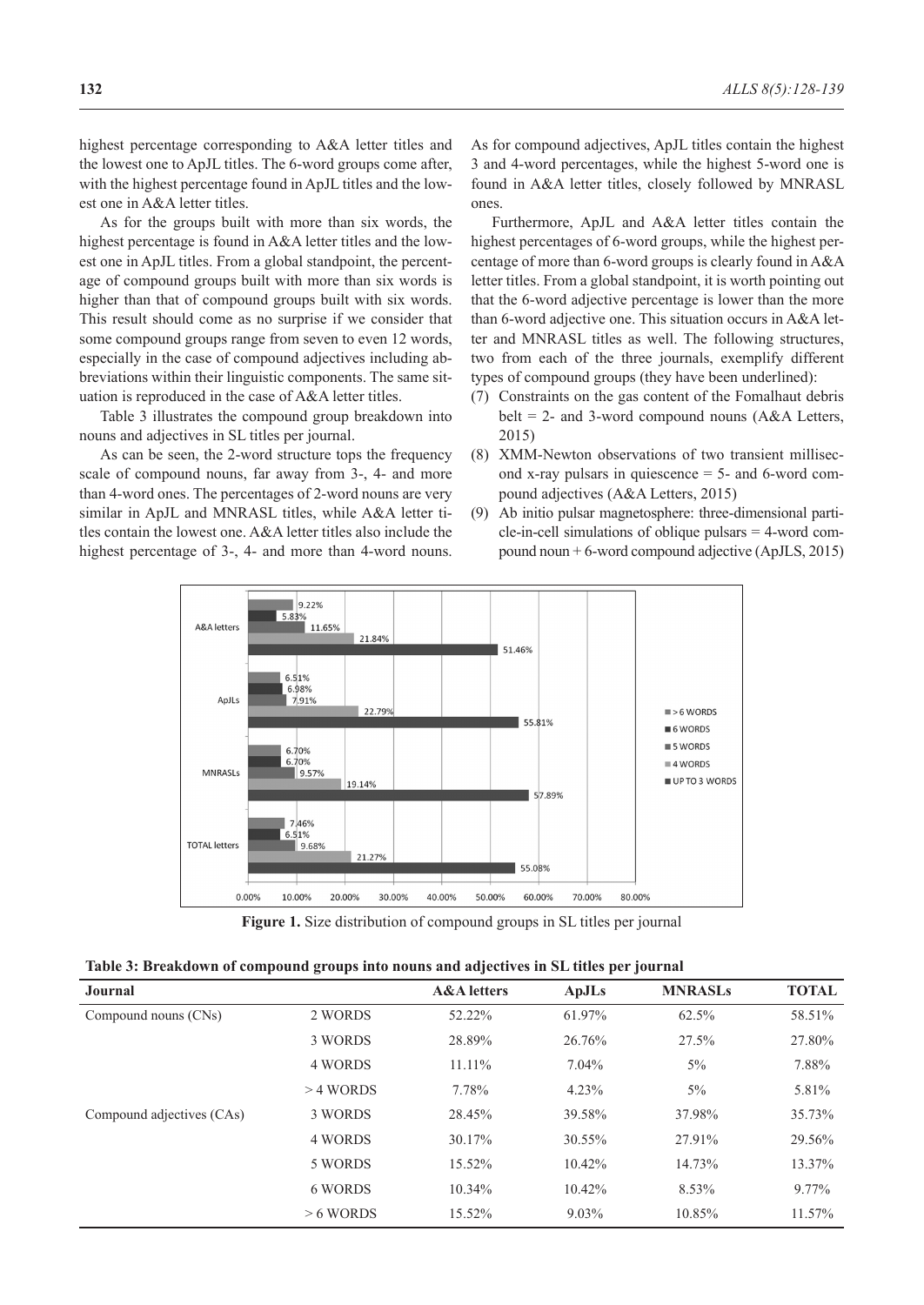- (10)Discovery of the hard x-ray features around the hotspots of Cygnus  $A = 4$ -word compound adjective (ApJLS, 2000)
- (11) Maximum speed of hypervelocity stars ejected from binaries = 2-word compound noun (MNRASLs, 2015)
- $(12)$  Nature or nurture of coplanar Tatooines: the aligned circumbinary Kuiper belt analogue around HD 131511 = 5-word compound adjective (MNRASLs, 2015)

#### *Lexical density*

Figure 2 displays the percentages of content and function words found in our sample of SL titles.

As figure 2 clearly illustrates, content words outnumber by far function words in all the titles under study. From a cross-journal standpoint, the percentages of content and function words are very similar.

## **RP Titles**

#### *TL, TA, TC, TLA, TLC and TLAC variables*

Table 4 displays the mean numbers of words, authors and countries in RP titles and bylines per journal.

According to the obtained data, and like in the case of SLs, A&A RPs include the highest TL value, although the difference with the other samples is not statistically significant (some of the longest and shortest RP titles were already mentioned in Méndez, Alcaraz & Salager-Meyer, 2014b). Regarding TA, it follows the same pattern as TL, namely the highest value is found in A&A RPs. Moreover, the lowest TC value is found in ApJ RPs, which present statistically significant differences with MNRAS ( $p=0.0022$ ) and A&A RPs ( $p=0.0052$ ).

With respect to TLA, the highest value is found in ApJ RPs, although there are no statistically significant differences among the three journals. Similarly to TLA, the highest TLC value is shown in ApJ RPs. Nevertheless, and in parallel to the TC case, we may find statistically significant differences with MNRAS RPs (p=0.0021) and with A&A RPs  $(p=0.047)$ . As for TLAC, the highest value is found once again in ApJ RPs, but with no statistically significant difference with the other journals.

### *TL, PTL, CNTL, CATL and CGTL variables*

Table 5 illustrates the different linguistic variables analysed in the whole RP title corpus.

The only statistically significant differences are found in PTL and CGTL between A&A and ApJ RP titles (p=0.038 and p=0.010, respectively). It is also worth stressing that MN-RAS RP titles show nearly statistically significant differences in CNTL with respect to A&A RPs (p=0.054) and in CATL with respect to ApJ RP titles (p=0.053). In addition, PTL and CGTL values are inversely correlated in the three journals.

Besides, and similarly to SLs, the number of compound adjectives is much higher than the number of compound nouns, the differences between CATL and CNTL being statistically significant in MNRAS RPs (p=0.00004), ApJ RPs  $(p=0.029)$  and A&A RPs  $(0.026)$ . The difference is also statistically significant (p=0.000004) in global terms.

#### *Compound groups*

Figure 3 displays the size distribution of compound groups in RP titles per journal.



**Figure 2.** Lexical density in SL titles per journal

|  | Table 4. Mean numbers of words, authors and countries in RP titles and bylines per journal |  |  |  |  |  |  |  |  |  |
|--|--------------------------------------------------------------------------------------------|--|--|--|--|--|--|--|--|--|
|--|--------------------------------------------------------------------------------------------|--|--|--|--|--|--|--|--|--|

| Journal                                            | <b>A&amp;A RPs</b> | ApJ RPs | <b>MNRAS RPs</b> | <b>TOTAL RPs</b> |
|----------------------------------------------------|--------------------|---------|------------------|------------------|
| Mean number of words per title (TL)                | 13.49              | 12.81   | 13.01            | 13.10            |
| Mean number of authors per title (TA)              | 4.99               | 4.39    | 4.6              | 4.65             |
| Mean number of countries per title (TC)            | 2.24               | 1.65    | 2.27             | 2.05             |
| Mean number of words per author (TLA)              | 4.40               | 4.51    | 4.42             | 4.44             |
| Mean number words per country (TLC)                | 8.19               | 9.67    | 7.26             | 8.37             |
| Mean number of words per author and country (TLAC) | 3.19               | 3.73    | 2.98             | 3.30             |

| Table 5. Linguistic variables in RP titles per journal |  |  |
|--------------------------------------------------------|--|--|
|--------------------------------------------------------|--|--|

| Journal                                   | <b>A&amp;A RPs</b> | ApJ RPs | <b>MNRAS RPs</b> | <b>TOTAL RPs</b> |
|-------------------------------------------|--------------------|---------|------------------|------------------|
| Mean number of words per title (TL)       | 13.49              | 12.81   | 13.01            | 13.10            |
| Mean number of prepositions/TL (PTL)      | 0.129              | 0.147   | 0.132            | 0.136            |
| Mean number of compound groups/TL (CGTL)  | 0.134              | 0.110   | 0.122            | 0.122            |
| Mean number of compound nouns (CNTL)      | 0.055              | 0.042   | 0.038            | 0.045            |
| Mean number of compound adjectives (CATL) | 0.079              | 0.067   | 0.084            | 0.077            |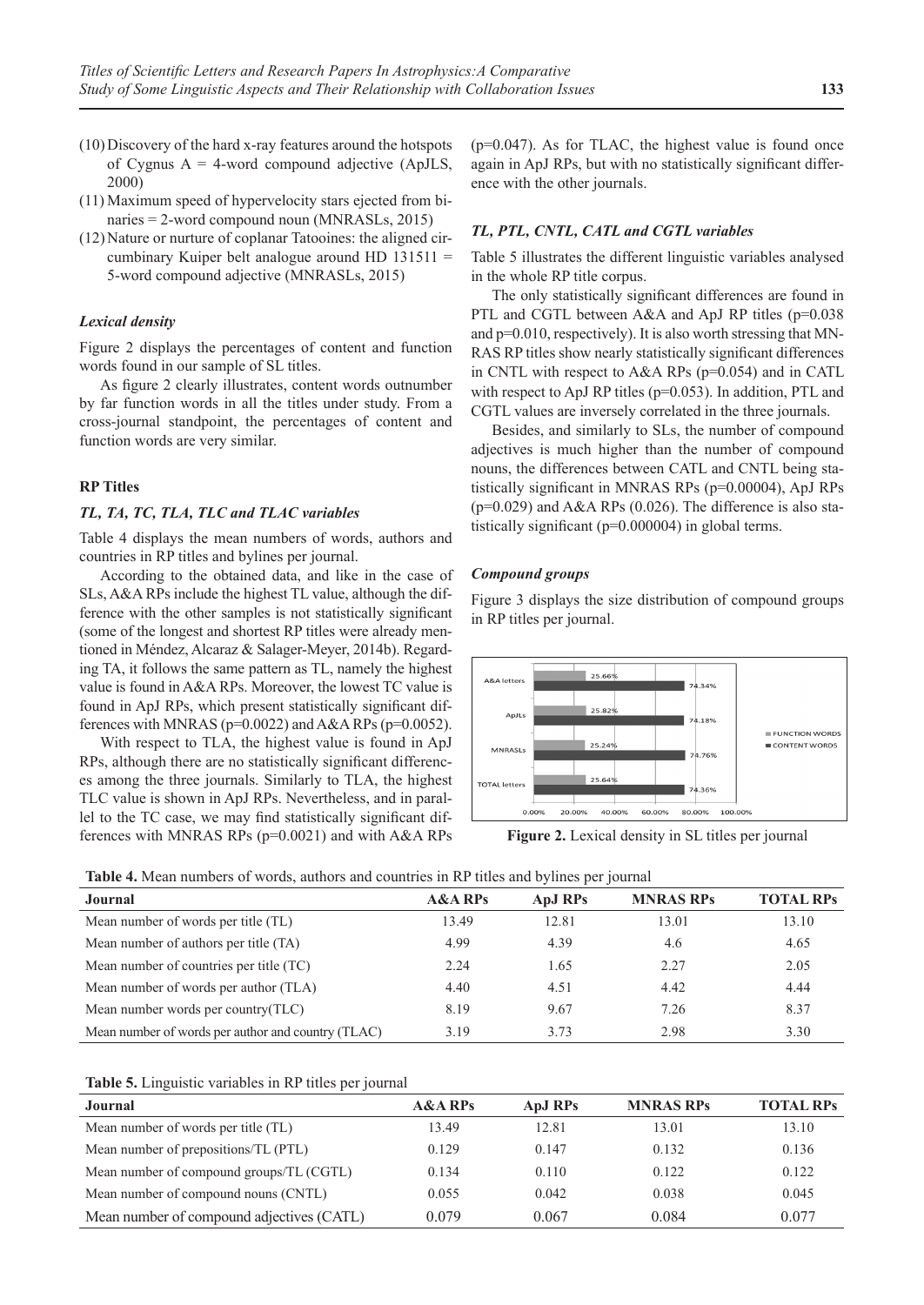As can be seen, the groups built with less than four words top the frequency scale of compound groups, the highest percentage corresponding to A&A RP titles and the lowest one to MNRAS RP titles, i.e. a reverse situation to the one observed in the case of SL titles. 4-word and 5-word groups rank second and third in ApJ and MN-RAS RP titles. With respect to A&A RP titles, the 5-word groups rank second, where the 4- and more than 6-word groups show the lowest percentages. A point worth noting is that the 5- and 6-word group percentages in ApJ RP titles are considerably low. Globally speaking, and similarly to the case of SL titles, the percentage of compound groups built with more than six words is higher than that of compound groups built with six words. The same situation is even more evident in the case of ApJ RP titles, where the difference between both percentages amounts to 7%.

Table 6 illustrates the compound group breakdown into nouns and adjectives in RP titles per journal.

In relation to compound nouns, the 2-word structure tops the frequency scale, far away from the 3-, 4- and more than 4-word ones. The percentages of 2-word nouns are lower in ApJ and MNRAS RP titles than in A&A RP titles. By contrast, A&A RP titles contain the lowest percentages of 3- and 4-word nouns. With respect to the more than 4-word nouns, their percentage is lower than that of the 4-word one in MN-RAS RP titles, but it is higher in A&A and ApJ RP titles, which is a characteristic feature of the RP title sample taken as a whole.

As for compound adjectives, A&A RP titles contain the highest 3-, 5- and 6-word percentages, while the highest 4-word and more than 6-word percentages are found in ApJ RP titles. From a global standpoint, it is worth pointing out that the 6-word adjective percentage is lower than the more than 6-word one.

#### *Lexical density*

Figure 4 displays the percentages of content and function words found in our sample of RP titles.

As figure 4 clearly illustrates, and similarly to the case of SLs, content words outnumber by far function words in all the RP titles under study. From a cross-journal standpoint, the highest percentage of content words, and consequently the lowest one of function words, is found in A&A RP titles. In any case, the percentage differences between the different journals never amount to more than  $2.5\%$ .



**Figure 3.** Size distribution of compound groups in RP titles per journal

| Table 6. Breakdown of compound groups into nouns and adjectives in RP titles per journal |  |  |  |
|------------------------------------------------------------------------------------------|--|--|--|
|------------------------------------------------------------------------------------------|--|--|--|

| Journal                   |             | <b>A&amp;A RPs</b> | <b>ApJ RPs</b> | <b>MNRAS RPs</b> | <b>TOTAL RPs</b> |
|---------------------------|-------------|--------------------|----------------|------------------|------------------|
| Compound nouns (CNs)      | 2 WORDS     | 64.58%             | 48.48%         | 45.95%           | 54.24%           |
|                           | 3 WORDS     | 25.01%             | 30.30%         | 32.43%           | 28.81%           |
|                           | 4 WORDS     | 2.08%              | $9.10\%$       | 13.51%           | $7.63\%$         |
|                           | $>4$ WORDS  | 8.33%              | 12.12%         | $8.11\%$         | $9.32\%$         |
| Compound adjectives (CAs) | 3 WORDS     | 40.74%             | 35.82%         | 32.05%           | 36.28%           |
|                           | 4 WORDS     | 11.11%             | 34.32%         | 26.92%           | 23.45%           |
|                           | 5 WORDS     | 23.46%             | 8.96%          | $20.51\%$        | 18.14%           |
|                           | 6 WORDS     | 13.58%             | 4.48%          | $10.26\%$        | 9.74%            |
|                           | $> 6$ WORDS | $11.11\%$          | 16.42%         | $10.26\%$        | 12.39%           |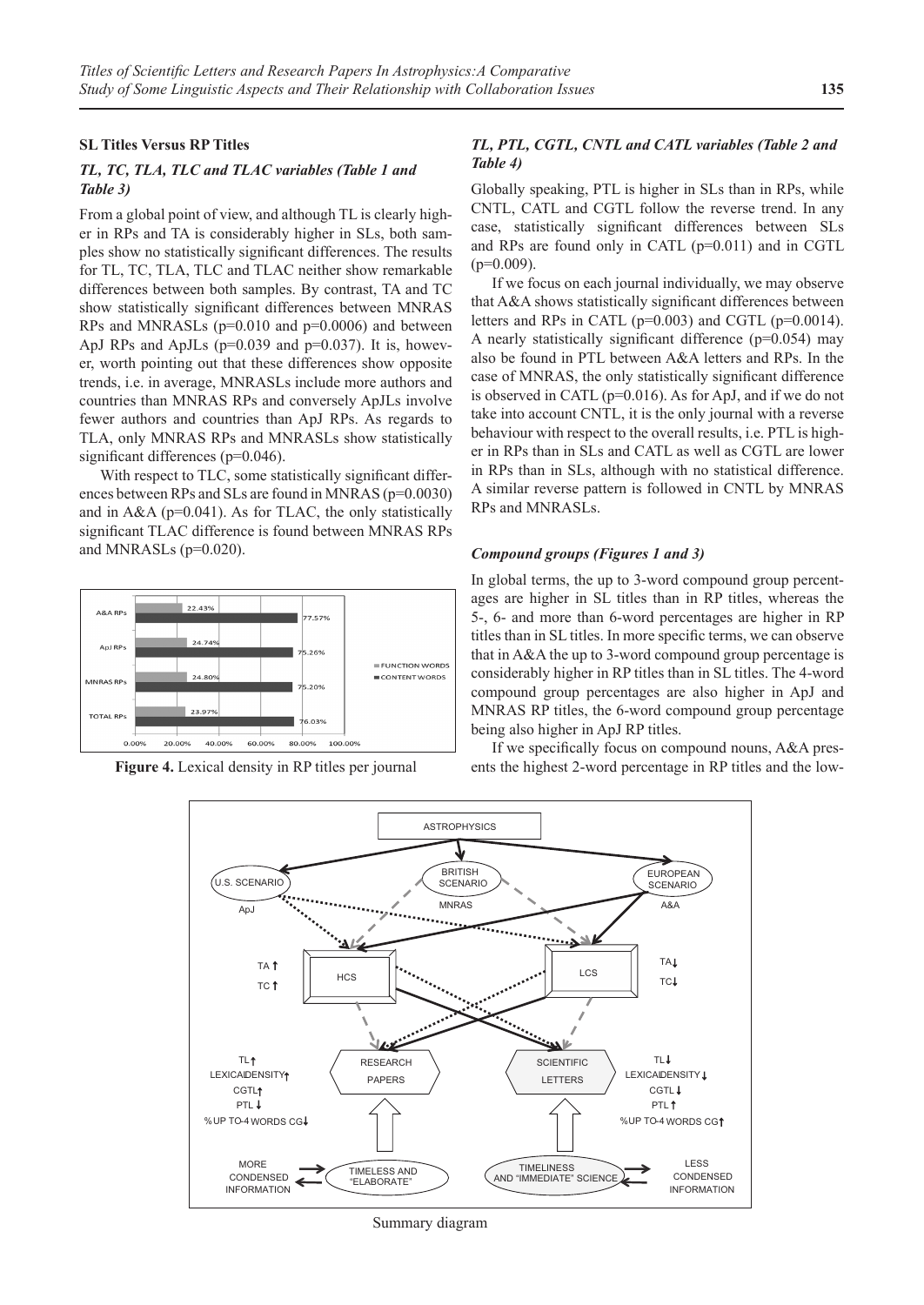est one in SL titles, contrary to the global as well as ApJ and MNRAS behaviours. Moreover, A&A presents the lowest 3- and 4-word percentages in RP titles and the highest ones in SL titles, showing once again a reverse pattern with respect to ApJ and MNRAS.

As for compound adjectives, A&A presents the highest 3-word percentage in RP titles and the lowest one in SL titles, contrary to the patterns showed by ApJ and MNRAS. In the case of the more than 6-word range, A&A behaves differently from ApJ and the overall results since it shows a higher percentage in SL titles than in RP ones.

#### *Lexical density (Figures 2 and 4)*

In general, as well as in individual terms, lexical density is slightly higher in RP titles than in SL titles, the largest variation taking place in A&A.

## **DISCUSSION AND CONCLUSIONS**

In order to obtain more conclusive statements, we propose to divide our discussion in two different steps: an individual cross-genre analysis and a global cross-genre analysis.

#### **Individual Cross-Genre Analysis**

#### *A&A letters and RPs*

On the one hand, A&A letter titles are shorter than A&A RP titles. On the other hand, PTL is higher in SLs than in RPs, whereas CGTL and lexical density are lower in SLs than in RPs. As a consequence, the information supplied by SL titles is smaller and less compressed when compared to RP titles, where the higher amount of information is presented in a more processed and elaborate way. This finding is in agreement with the fact that RP titles include a higher percentage of more than 4-word compound groups (see figures 1 and 3).

Moreover, and although research in astrophysics is mainly carried out within the so-called "Big Science" scenario (de Solla Price, 1963), which involves team work requiring large personnel, facilities and financial support, the obtained data indicate the co-existence of two slightly different sub-scenarios in A&A: one referred to SLs, where many authors and countries participate in the investigation (a higher collaboration scenario, HCS), and another one related to RPs, where a lower number of authors and countries work on the same project (lower collaboration scenario, LCS). The union of all these factors (shorter and less elaborate titles, less information, bigger teams of experts) would suggest that only some of the authors engaged in the investigation would take part in the composition of SL titles. Conversely, longest titles, a higher degree of information and condensation in RP titles, as well as smaller investigation teams, would imply that more researchers would leave their personal imprint on the writing of RP titles.

#### *ApJLs and ApJ RPs*

In ApJ, TL, TA, TC and lexical density yield similar results to those disclosed in A&A, although TL and lexical density show minor discrepancies between letters and RPs. What is really relevant is that PTL is lower and CGTL is higher in SL titles than in RP titles (although this is not the case of CNs taken separately). This result might indicate that, contrary to A&A, there are no extreme differences between RP and SL titles with respect to the condensation of the information. This idea is also reinforced by the fact ApJ shows the smaller title length difference between SLs and RPs. Moreover, the percentages of up to 4-word compound groups are very similar in SL and RP titles (slightly higher in the case of SL titles). Nevertheless, the higher values of TA and TC in SLs with respect to RPs suggest again a HCS for SLs and a LCS for RPs.

#### *MNRASLs and MNRAS RPs*

Like in A&A and ApJ, MNRASL titles are shorter than MNRAS RP titles. With respect to lexical density, PTL and CGTL, SL and RP titles follow a similar trend to A&A RP titles, i.e. they include more information, which is also more condensed.

However, and unlike A&A letters and ApJLs, the results obtained in MNRASLs clearly state that, in average, authors and countries, separately and together, contribute more words to the composition of titles. This finding comes as no surprise since MNRAS, contrary to the other journals, present higher values in the number of authors and countries in the case of RPs.

These data would indicate that MNRASLs portray a completely reverse scenario with respect to A&A letters and ApJLs since they seem to be the outcome of a LCS, where authors and countries contribute the most in terms of number of words to the creation of titles, whereas MNRAS RPs are related to a HCS, where multiple authors from multiple countries are interacting.

#### **Cross-Journal Analysis**

A&A letters and RPs contain the longest titles. A&A letters also show the highest TC and the lowest TLA, TLC, TLAC and CGTL, whereas A&A RPs show the lowest PTL, as well as the highest TL, CGTL and lexical density. A&A RP titles also include the highest percentage of more than 4-word compound groups. In this sense, it can be assured that CGTL is always inversely proportionate to PTL, both in SL and RP titles, not only in A&A but also in all the journals.

Furthermore, in all the titles, the highest percentages of CN and CA always correspond to the shortest compound groups (2- and 3-words, respectively), except in the case of CA in A&A letter titles, where the percentage of the 4-word compound group is slightly higher than the percentage of the 3-word compound group. It is interesting to point out that the highest CN and CA percentages in RP titles correspond to A&A, while the situation is completely opposite in A&A letter titles. In other words, A&A authors tend to use fewer, albeit more complex, compound groups in SL titles and more, albeit less complex, compound groups in RP titles. In general terms, it should be stressed that A&A is the journal with the largest TL and the highest percentage of more than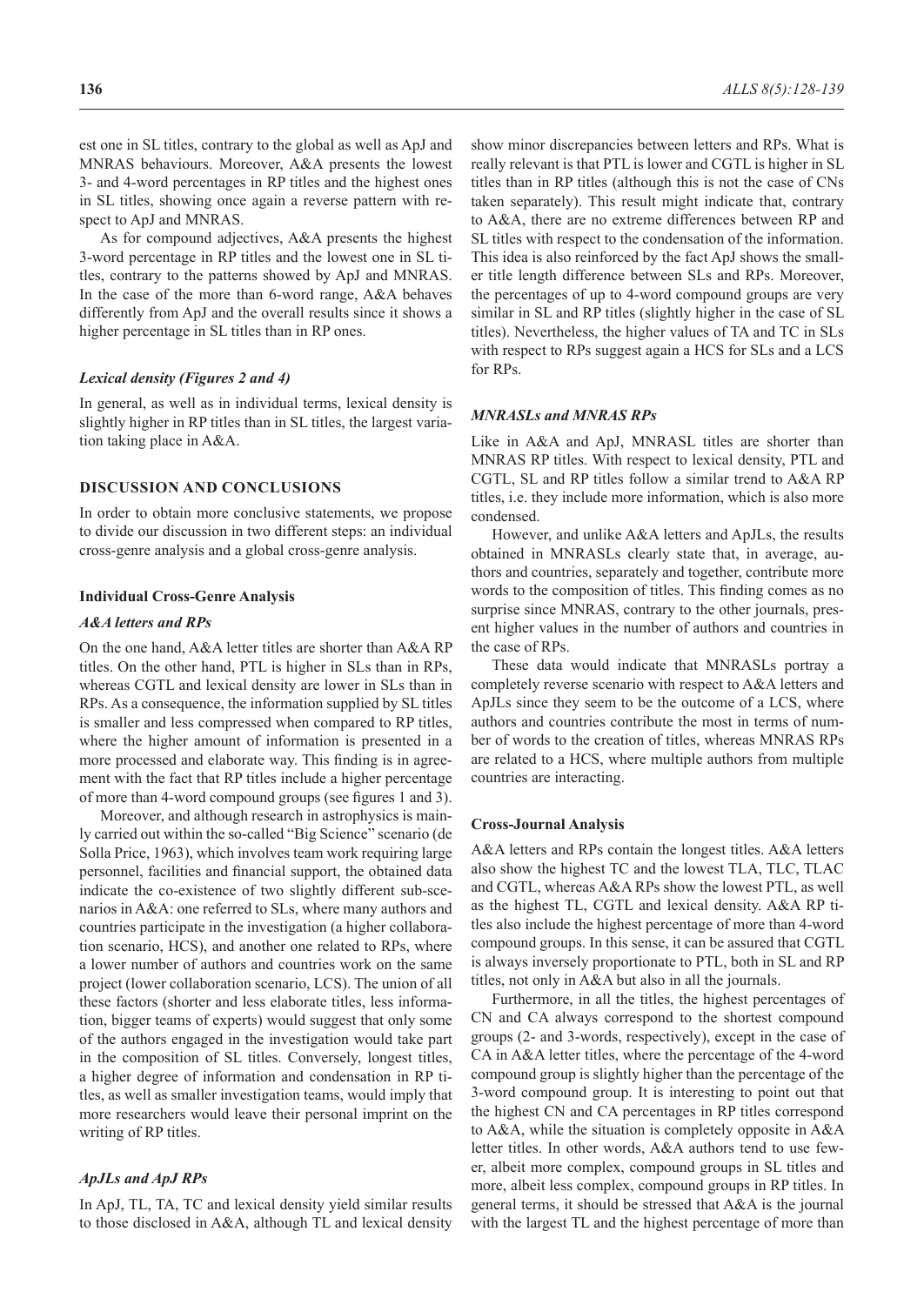4-word compound groups, i.e. the most complex, and most difficult to decode, titles are found in this journal. It could be speculated that A&A authors, who are usually non-native English speakers, try to emulate native English authors by being "more papist than the pope" with their creation of even longer and more elaborate titles. This discrepancy could be attributed to their lower ability to communicate more effectively.

Another interesting point to remark is the negative correlation found between TA and CGTL in A&A letters and RPs. By contrast, in MNRASLs, MNRAS, ApJLs and ApJ, whose vast majority of authors are usually native English speakers<sup>6</sup>, the correlation between both variables is positive, i.e. the more numerous the authors in the bylines of a paper, the more numerous the compound groups per number of words, hence the presence of fewer prepositions per number of words, in its title. This result would imply that A&A is the journal in which the lowest percentage of authors would take part in the writing of SL and RP titles.

Regarding ApJLs, they show the highest TA value as well as the lowest lexical density. ApJ RPs show the lowest TC and the highest TLC and PTL values, i.e. the minor degree of international collaboration in the whole sample. This finding would be in agreement with the previous results by Méndez & Alcaraz (2016) on the different types of collaboration practices in RPs. Furthermore, ApJL and ApJ RP titles include the lowest percentages of more than 4-word compound groups. In this sense, and according to the information provided in their titles and their degree of condensation, the titles recorded in both journals seem to follow an opposite trend to A&A since they contain less information, which is in addition less condensed. The higher impact factors of the two journals<sup>7</sup> and a more widespread audience can be clearly responsible for this fact.

As for MNRASLs and MNRAS, it is interesting to remark that the former is the journal with the lowest TL and TA and the highest TLA and TLAC in the whole sample. Besides, if we consider exclusively the SL sample, MNRASLs is also the journal with the lowest TC and the highest TLC. MNRAS RPs also show the second lowest TLAC and the lowest lexical density, whereas MNRASLs show the highest lexical density. These findings could only be understood within a noteworthy conceptual difference between RPs and SLs, where the SL scenario is a clear reminiscence of the primeval SL situation which is closely related to a LCS: to publish spectacular results in a rapid and immediate way. On the contrary, the RP scenario is clearly related to an intense international collaboration situation, i.e. an HCS.

Indeed, these findings agree with the fact that MNRASL titles have a high up to 4-word compound group percentage (the most basic one), and the highest PTL value in the whole letter sample. Conversely, MNRAS RP titles show a much lower up to 4-word compound group percentage and a low PTL (very close to the lowest one, which is found in A&A RPs). With respect to the basic CN groups, the highest and lowest percentages are found in MNRASL and MNRAS RP titles, respectively. In the case of the basic CA groups, MN-RAS RP titles have the lowest percentage, whereas ApJL titles have the highest one. In the light of the striking linguistic discrepancies between RP and SL titles, it is clear that MN-RAS authors follow distinct patterns when creating either an RP or a letter title. Even though, the different lexical density values between MNRAS RP and letter titles are the smallest in the whole sample.

#### **Global Cross-Genre Analysis**

From a global point of view, SL titles are shorter than RP titles. In addition, SLs are characterized by a higher presence of authors and RPs by a slightly higher presence of countries, which implies that taken separately authors and countries contribute fewer words to SL titles, i.e. the TLA and TLC values are always higher in RP titles. However, the combined contribution of authors and countries (TLAC) is slightly higher in SL titles. Namely, if we choose two titles with the same number of words and of authors, one belonging to a SL and the other belonging to an RP, there is a better chance of finding a higher number of countries, and so a major degree of international collaboration, in the RP. A parallel reasoning applies if we fix the number of words and countries. Furthermore, it is interesting to remark that A&A and ApJ follow the general trend previously described in terms of TLC and TLA, while MNRAS show a reverse pattern. As for TLAC, MN-RAS is the only journal that tags along the general trend. In the light of these results, it would be extremely hazardous to establish watertight compartments between HCSs and LCSs.

Anyway, we find that the positive correlation between TL and TA previously established by Kuch (1978), White (1991), Yitzhaki (1994) and Hudson (2016) in some of the samples they analysed is only met in the case of RP titles, but not in SL titles. As for TL and TC, the positive correlation between them is found both in the RP and the SL samples, i.e. the higher number of countries mentioned in the bylines of the referred documents, the longer their titles, either from a general or cross-journal standpoint. However, since previous literature did not make any distinction between genres and never took into account the number of countries, it is impossible to perform a direct comparison between our results and the afore-mentioned ones.

From a purely linguistic standpoint, our analysis has shown that SL titles contain less information, which is also less condensed. Both findings come as no surprise if we consider that the main aim of letters is to publish direct and spectacular results in a rapid and immediate way, and this is the reason why their titles always tend to be less complex than RP ones. In other words, SLs are a clear example of a timeliness and more "immediate" science, whereas RPs are connected to a more timeless and "elaborate" science. Moreover, this idea is also reinforced by the fact that the percentage of up to 4-word compound groups, i.e. the easiest to understand, is higher in SL titles (76.35%) than in RP titles  $(70.35\%)$ .

Nevertheless, the prevalence of shorter compound groups over longer ones both in SL and RP titles is, with no doubt, due to the main purpose of titles which is to inform in a clear, accurate and precise way (Day, 1995; Haggan, 2004; Ball, 2009; Hartley, 2008; Gesuato, 2009; Swales & Feak 2012)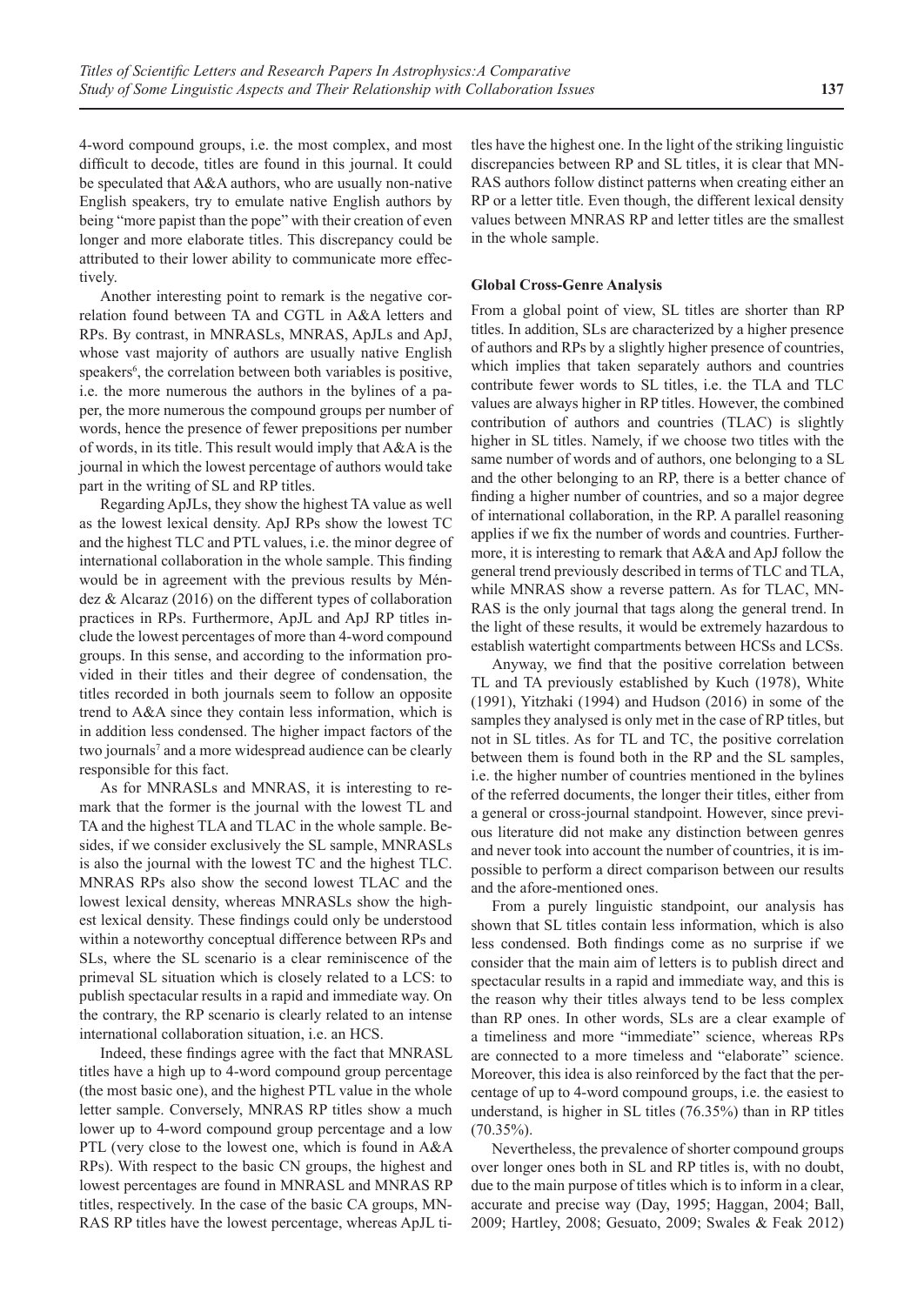in order to conform to the principles of informativeness and economy (Bush-Lauer, 2000). The predominance of longer compound groups would definitely imply a lack of attention, or even a rejection, on the readers' part because of the effort required to fully decode the information supplied. In this sense, it is interesting to point out that the more abundant compound groups are always the shortest ones (2-word compound nouns and 3-word compound adjectives, respectively) in both genres. This result is in agreement with the one found by Entralgo, Salager-Meyer & Luzardo Briceño (2015). Likewise, it is worth stating that, contrary to the case of titles of popular science articles (Méndez & Alcaraz, 2015c), compound adjectives always outnumber compound nouns in the titles of both genres, which is a characteristic feature of scientific discourses. The high lexical density found in both samples also accounts for the scientificity and informativeness needed in astrophysical titles.

In addition, we find quite interesting to remark the positive correlation disclosed between TL and CGTL. This should come as no surprise since, from a statistical point of view, compound groups are evidently more frequent in longest titles. By contrast, we have found a negative correlation between TA and CGTL, both variables being inversely proportionate, i.e. if there are more authors in the bylines of a paper, its title will likely contain fewer compound groups per number of words, hence more prepositions per number words. Generally speaking, the condensation of information seems to be inversely correlated to the number of authors, i.e. the more numerous the authors in the bylines of a paper, the lower the chance for its title to be more complex and condensed. In other words, it seems that when more people are involved in a given RP, its resulting title tends to be more neutral and aseptic, i.e. less linguistically complex, in an attempt to satisfy all the authors, some of whom may be non- English native speakers.

Figure 5 (p.135) summarizes the most important issues discussed previously.

In order to get a more comprehensive panorama of the relationship between titles and collaboration patterns in astrophysics, we think that it would be interesting to complete this study with a further analysis of other genres such as, for example, dissertations, review papers or conference proceedings, to name just a few. Likewise, a diachronic study would provide valuable historical data on title construction processes in astrophysics along time. Finally, the proposed methodology could also be applied to other scientific fields different from astrophysics with the purpose of finding any possible differences and/or similarities.

#### **Endnotes**

- i Secondary sources would be, for example, review papers.
- ii In the ―Instructions for authors‖ section, the journals Astronomy & Astrophysics, Astrophysical Journal Letters and Monthly Notices of the Royal Astronomical Society Letters explicitly inform about the main characteristics of the letters they publish.
- iii Compound groups are compressed structures where information is condensed through the juxtaposition of content words without any function word.
- iv Although impact factors (IFs) are a somewhat dubious measure for the many problems involved in the matter, i.e. invisibility of research published in new, innovative and specialized journals, underrepresentation of many sub-disciplines in the databases used to calculate the IF, which actually measures influence, not quality, the mandatory three year ―waiting period‖ for all new journals, etc., etc. (Adler and Harzing 2009), they however serve a useful purpose for grouping papers together.
- v Other word class items were not found in our corpus.
- vi ApJ is US-based and is currently published on behalf of the American Astronomical Society by the University of Chicago Press. MNRAS is published on behalf of the Royal Astronomical Society by Blackwells Synergy and is often the journal of choice for astronomers from the UK and the Commonwealth. A&A is a European journal published on behalf of Édition Diffusion Presse (EDP) Sciences.
- vii A&A IF: 5.185, ApJ IF: 5.909, MNRAS IF: 4.952 (the information was found in each journal home page).

#### **REFERENCES**

- Abt, H. A. (2000). Astronomical Publication in the Near Future. *Publications of the Astronomical Society of the Pacific*, *11*(777), 1417-1420. doi:10.1096/317692.
- Abt, H.A. (2007a). The publication rate of scientific papers depends only on the number of scientists. *Scientometrics*, *73*(3), 281-288. doi:10.1007/s11192-007-1807-8.
- Abt, H. A. (2007b). The frequencies of multinational papers in various sciences, among them astronomy. *Scientometrics*, 72, 105-115. doi:10.1007/s11192-007-1686-z.
- Abt, H. A. (2007c). The future of single-authored papers. *Scientometrics*, 73, 353-358. doi:10.1007/s11192-007- 1822-9.
- Adler, N. J., & Harzing, A.-W. (2009). When knowledge wins: transcending the sense and nonsense of academic rankings. *Academy of Management Learning and Education*, *8*(1), 72-95. doi: 10.5465/AMLE.2009.37012181.
- Alcaraz, M. Á., & Méndez, D. I. (2016). When astrophysics meets lay and specialized audiences: titles in popular and scientific papers. *Journal of Language and Communication*, *3*(2), 109-120.
- Ball, R. (2009). Scholarly communication in transition: the use of question marks in the titles of scientific articles in medicine, life sciences and physics 1966-2005. *Scientometrics*, *79*(3), 667-679. doi: 10.1007/s11192-007- 1984-5.
- Beel, J., & Gipp, B. (2009). Google Scholar's ranking algorithm: an introductory overview. In B. Larsen, & J. Leta, (Eds.). *Proceedings of the 12*th *International Conference on Scientometrics and Informetrics* (pp. 230–241, Vol. 1). Rio de Janeiro (Brazil), 14-17 July.
- Butler Burton, W. (2007). Some statistics regarding the *Astrophysical Journal* as published between 1990 and 2006, including comparisons with sister journals. In A. Heck, & L. Houziaux (Eds.). *Future Professional Communication in Astronomy* (pp. 31-59). Mémoires de l'Académie Royale de Belgique.